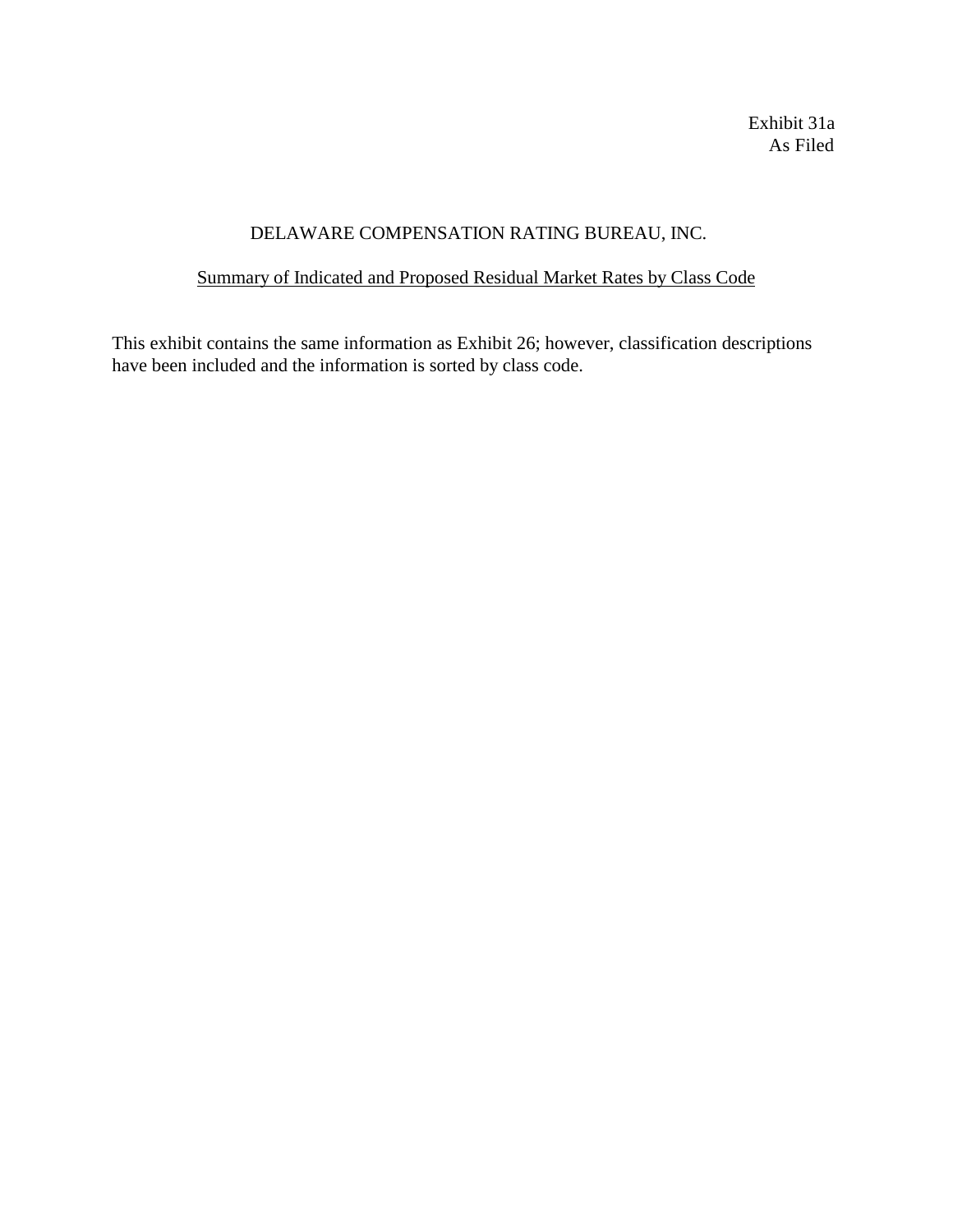| Ind<br>Grp       | <b>Class</b><br>Code |           | <b>Class Description</b>              | <b>Current Rate</b><br><b>Pre DCCPAP</b><br><b>Pre Surcharge</b> | <b>Indicated Rate</b><br><b>Pre DCCPAP</b><br><b>Pre Surcharge</b> | <b>Proposed Rate</b><br><b>Pre DCCPAP</b><br><b>Pre Surcharge</b> | Proposed<br>% Change | <b>Proposed Rate</b><br><b>Incl DCCPAP</b><br><b>Post Surcharge</b> |
|------------------|----------------------|-----------|---------------------------------------|------------------------------------------------------------------|--------------------------------------------------------------------|-------------------------------------------------------------------|----------------------|---------------------------------------------------------------------|
| 3                | 005                  | <b>NR</b> | <b>Tree Pruning</b>                   | 31.17                                                            | 35.91                                                              | 35.91                                                             | 15.21                | 36.84                                                               |
| 3                | 0006                 |           | Field Crops/Vegetable Farms           | 11.60                                                            | 12.80                                                              | 12.80                                                             | 10.34                | 13.13                                                               |
| 3                | 007                  | <b>NR</b> | Farm Machinery Operation              | 11.77                                                            | 13.02                                                              | 13.02                                                             | 10.62                | 13.36                                                               |
| 3                | 0008                 | <b>NR</b> | Mushroom Grower                       | 4.62                                                             | 5.01                                                               | 5.01                                                              | 8.44                 | 5.14                                                                |
| 3                | 009                  | <b>NR</b> | Logging or Lumbering                  | 52.34                                                            | 58.46                                                              | 58.46                                                             | 11.69                | 59.98                                                               |
| 3                | 0011                 | <b>NR</b> | <b>Flower Growing</b>                 | 6.65                                                             | 7.47                                                               | 7.47                                                              | 12.33                | 7.66                                                                |
| 3                | 0012                 |           | <b>Flower Growing</b>                 | 9.64                                                             | 10.90                                                              | 10.90                                                             | 13.07                | 11.18                                                               |
| 3                | 0013                 |           | Gardeners, Nurserymen                 | 8.32                                                             | 9.13                                                               | 9.13                                                              | 9.74                 | 9.37                                                                |
| 3                | 15                   | <b>NR</b> | Logging or Lumbering - Mechanized     | 42.92                                                            | 45.80                                                              | 45.80                                                             | 6.71                 | 46.99                                                               |
| 3                | 0016                 | <b>NR</b> | Orchard                               | 6.92                                                             | 7.62                                                               | 7.62                                                              | 10.12                | 7.82                                                                |
| $\boldsymbol{2}$ | 028                  | <b>NR</b> | Oil/Gas Production                    | 8.58                                                             | 9.60                                                               | 9.60                                                              | 11.89                | 9.85                                                                |
| 3                | 0034                 |           | Animal Raising                        | 9.68                                                             | 10.77                                                              | 10.77                                                             | 11.26                | 11.05                                                               |
| 3                | 0036                 | <b>NR</b> | Dairy Farm                            | 9.44                                                             | 10.61                                                              | 10.61                                                             | 12.39                | 10.89                                                               |
| $\boldsymbol{2}$ | 055                  |           | Sand Excavation                       | 10.43                                                            | 11.57                                                              | 11.57                                                             | 10.93                | 11.87                                                               |
| $\boldsymbol{2}$ | 059                  | <b>NR</b> | <b>Mineral Milling</b>                | 8.51                                                             | 9.14                                                               | 9.14                                                              | 7.40                 | 9.38                                                                |
| 3                | 0083                 | <b>NR</b> | Livestock Farm                        | 11.62                                                            | 12.82                                                              | 12.82                                                             | 10.33                | 13.15                                                               |
| $\mathbf{1}$     | 101                  |           | <b>Grain Milling</b>                  | 8.82                                                             | 9.33                                                               | 9.33                                                              | 5.78                 | 9.57                                                                |
| $\mathbf{1}$     | 104                  |           | Food Sundries Mfg, NOC                | 6.15                                                             | 6.62                                                               | 6.62                                                              | 7.64                 | 6.79                                                                |
| $\mathbf 1$      | 105                  | NR.       | Bakery, Wholesale                     | 9.71                                                             | 9.63                                                               | 9.63                                                              | $-0.82$              | 9.88                                                                |
| $\mathbf 1$      | 106                  | <b>NR</b> | Processed Meat Products Mfg           | 11.68                                                            | 12.42                                                              | 12.42                                                             | 6.34                 | 12.74                                                               |
| $\mathbf{1}$     | 107                  | <b>NR</b> | Candy Mfg                             | 7.10                                                             | 7.49                                                               | 7.49                                                              | 5.49                 | 7.68                                                                |
|                  | 108                  | <b>NR</b> | <b>Brewery</b>                        | 8.77                                                             | 9.31                                                               | 9.31                                                              | 6.16                 | 9.55                                                                |
| 1<br>$\mathbf 1$ | 109                  | <b>NR</b> | Dairy Products Mfg.                   | 10.21                                                            | 11.19                                                              | 11.19                                                             | 9.60                 | 11.48                                                               |
| $\mathbf 1$      | 110                  | <b>NR</b> | Ice Cream Mfg                         | 6.66                                                             | 7.57                                                               | 7.57                                                              | 13.66                | 7.77                                                                |
| $\mathbf 1$      | 111                  | <b>NR</b> |                                       | 8.49                                                             | 9.42                                                               | 9.42                                                              |                      | 9.66                                                                |
|                  | 112                  |           | Slaughter House, Wholesale            | 16.37                                                            | 17.85                                                              | 17.85                                                             | 10.95<br>9.04        | 18.31                                                               |
| $\mathbf 1$      | 113                  |           | Beverage Mfg, NOC                     |                                                                  |                                                                    |                                                                   |                      |                                                                     |
| $\mathbf 1$      | 114                  | <b>NR</b> | Preserving/Canning of Food            | 9.93<br>18.82                                                    | 10.58<br>20.21                                                     | 10.58<br>20.21                                                    | 6.55<br>7.39         | 10.86<br>20.74                                                      |
| $\mathbf 1$      |                      | <b>NR</b> | <b>Rendering Works</b>                | 4.00                                                             |                                                                    | 4.26                                                              |                      | 4.37                                                                |
| $\mathbf{1}$     | 115<br>119           |           | <b>Tobacco Products Manufacturing</b> |                                                                  | 4.26<br>13.34                                                      | 13.34                                                             | 6.50                 |                                                                     |
| $\mathbf 1$      |                      | <b>NR</b> | Meat Products Mfg, NOC                | 12.46                                                            |                                                                    |                                                                   | 7.06                 | 13.69                                                               |
| $\mathbf{1}$     | 130                  | <b>NR</b> | <b>Textile Waste Mfg</b>              | 9.67                                                             | 10.79                                                              | 10.79                                                             | 11.58                | 11.07                                                               |
| $\mathbf{1}$     | 132                  | <b>NR</b> | Spinning & Weaving                    | 4.91                                                             | 5.19                                                               | 5.19                                                              | 5.70                 | 5.32                                                                |
| $\mathbf 1$      | 134                  |           | Knit Goods Mfg                        | 4.79                                                             | 5.12                                                               | 5.12                                                              | 6.89                 | 5.25                                                                |
| $\mathbf 1$      | 135                  | <b>NR</b> | <b>Hosiery Mfg</b>                    | 5.33                                                             | 6.16                                                               | 6.16                                                              | 15.57                | 6.32                                                                |
| $\mathbf 1$      | 136                  | <b>NR</b> | <b>Embroidery Mfg</b>                 | 5.03                                                             | 5.54                                                               | 5.54                                                              | 10.14                | 5.68                                                                |
| $\mathbf{1}$     | 139                  |           | Dyeing                                | 10.42                                                            | 11.45                                                              | 11.45                                                             | 9.88                 | 11.75                                                               |
| $\mathbf{1}$     | 141                  |           | Laundry, NOC                          | 9.55                                                             | 10.46                                                              | 10.46                                                             | 9.53                 | 10.73                                                               |
| $\mathbf{1}$     | 142                  |           | Dry Cleaning Plant                    | 5.14                                                             | 5.77                                                               | 5.77                                                              | 12.26                | 5.92                                                                |
| $\mathbf{1}$     | 161                  | <b>NR</b> | Apparel Mfg                           | 5.69                                                             | 6.19                                                               | 6.19                                                              | 8.79                 | 6.35                                                                |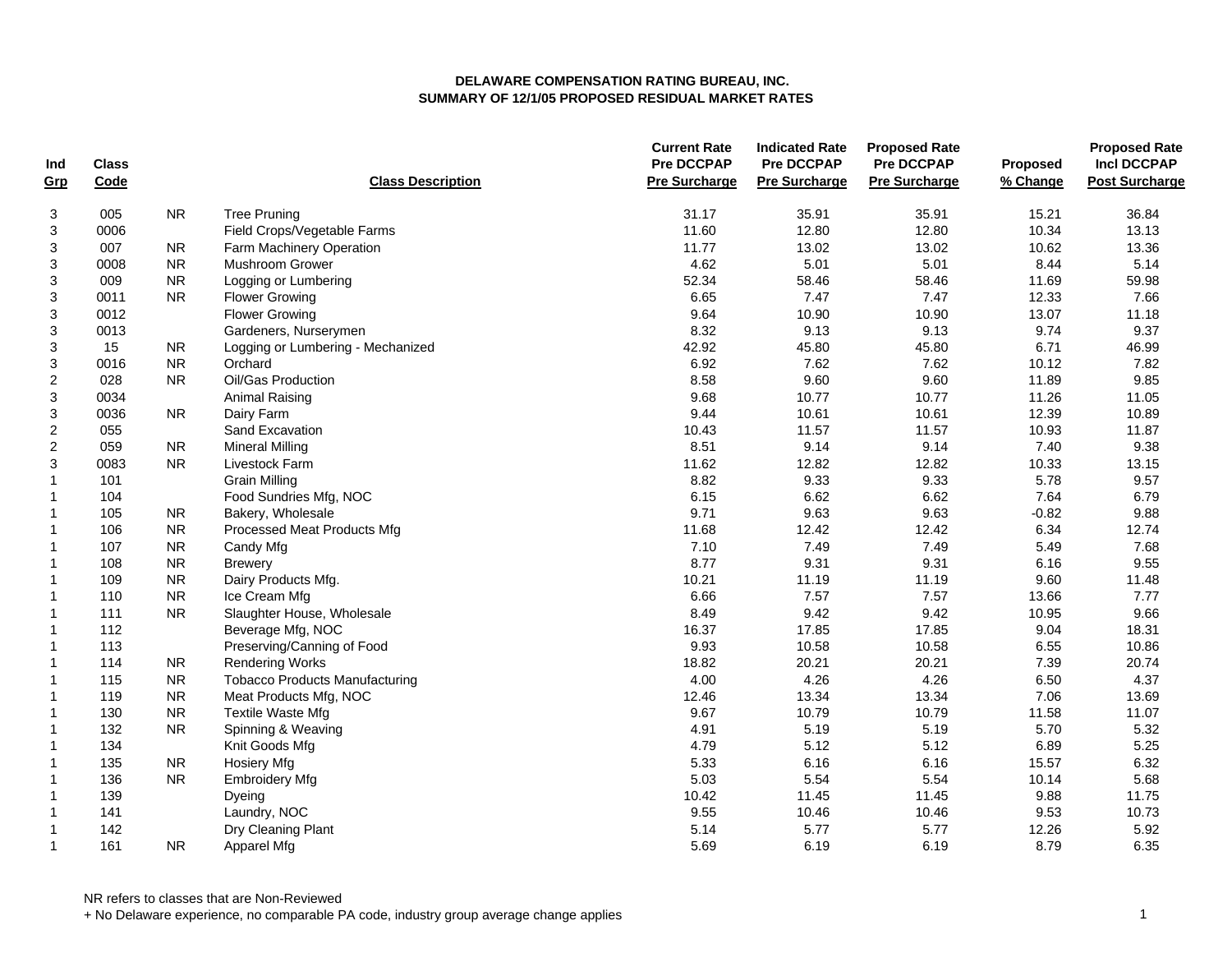| Ind          | <b>Class</b> |            |                                                        | <b>Current Rate</b><br><b>Pre DCCPAP</b> | <b>Indicated Rate</b><br><b>Pre DCCPAP</b> | <b>Proposed Rate</b><br>Pre DCCPAP | Proposed | <b>Proposed Rate</b><br><b>Incl DCCPAP</b> |
|--------------|--------------|------------|--------------------------------------------------------|------------------------------------------|--------------------------------------------|------------------------------------|----------|--------------------------------------------|
| Grp          | Code         |            | <b>Class Description</b>                               | <b>Pre Surcharge</b>                     | <b>Pre Surcharge</b>                       | <b>Pre Surcharge</b>               | % Change | <b>Post Surcharge</b>                      |
| $\mathbf{1}$ | 163          |            | Textile Prod Mfg, NOC                                  | 6.18                                     | 6.87                                       | 6.87                               | 11.17    | 7.05                                       |
| $\mathbf{1}$ | 165          | <b>NR</b>  | <b>Mattress Mfg</b>                                    | 9.42                                     | 10.28                                      | 10.28                              | 9.13     | 10.55                                      |
| $\mathbf{1}$ | 166          | <b>NR</b>  | Canvas/Burlap Products Mfg                             | 5.19                                     | 5.91                                       | 5.91                               | 13.87    | 6.06                                       |
| $\mathbf{1}$ | 0175         | <b>NR</b>  | Supplemental Disease Loading for class 512             | 1.95                                     | 2.08                                       | 2.08                               | 6.67     | 2.13                                       |
| $\mathbf{1}$ | 0176         | <b>NR</b>  | Supplemental Loading for class 513                     | 0.78                                     | 0.83                                       | 0.83                               | 6.41     | 0.85                                       |
| $\mathbf{1}$ | 185          | ${\sf NR}$ | Food Sundries Mfg, NOC - Temporary Staffing Class      | 6.15                                     | 7.51                                       | 6.62                               | 7.64     | 6.79                                       |
| $\mathbf 1$  | 187          | <b>NR</b>  | Candy Mfg - Temporary Staffing Class                   | 7.10                                     | 8.07                                       | 7.49                               | 5.49     | 7.68                                       |
| $\mathbf{1}$ | 191          | <b>NR</b>  | Apparel Mfg - Temporary Staffing Class                 | 5.69                                     | 6.73                                       | 6.19                               | 8.79     | 6.35                                       |
| $\mathbf{1}$ | 201          | NR         | Tanning                                                | 8.15                                     | 8.75                                       | 8.75                               | 7.36     | 8.98                                       |
| $\mathbf{1}$ | 204          | <b>NR</b>  | Shoe Mfg                                               | 6.31                                     | 6.69                                       | 6.69                               | 6.02     | 6.86                                       |
| $\mathbf{1}$ | 205          | NR.        | Leather Goods Mfg, NOC                                 | 5.63                                     | 6.51                                       | 6.51                               | 15.63    | 6.68                                       |
| $\mathbf{1}$ | 221          |            | Plastics Mfg, Injection Molding                        | 8.12                                     | 8.57                                       | 8.57                               | 5.54     | 8.79                                       |
| $\mathbf{1}$ | 222          |            | Plastics Mfg, NOC                                      | 9.10                                     | 9.88                                       | 9.88                               | 8.57     | 10.14                                      |
| $\mathbf{1}$ | 225          |            | Rubber Goods Mfg                                       | 8.07                                     | 8.55                                       | 8.55                               | 5.95     | 8.77                                       |
| $\mathbf 1$  | 227          |            | Oilcloth Mfg                                           | 8.73                                     | 9.18                                       | 9.18                               | 5.15     | 9.42                                       |
| $\mathbf{1}$ | 255          | <b>NR</b>  | Paper Mfg                                              | 7.81                                     | 7.82                                       | 7.82                               | 0.13     | 8.02                                       |
| $\mathbf{1}$ | 257          | <b>NR</b>  | Paper Container Mfg                                    | 10.46                                    | 10.29                                      | 10.29                              | $-1.63$  | 10.56                                      |
| $\mathbf{1}$ | 259          |            | Paper Products Mfg                                     | 6.38                                     | 6.88                                       | 6.88                               | 7.84     | 7.06                                       |
| $\mathbf{1}$ | 261          |            | Corrugated Paper and/or Corrugated Products Mfg        | 10.80                                    | 11.72                                      | 11.72                              | 8.52     | 12.02                                      |
| $\mathbf{1}$ | 263          | <b>NR</b>  | Paper Coating/Finishing                                | 7.22                                     | 7.85                                       | 7.85                               | 8.73     | 8.05                                       |
| $\mathbf{1}$ | 265          | <b>NR</b>  | <b>Stationery Products Mfg</b>                         | 7.22                                     | 7.74                                       | 7.74                               | 7.20     | 7.94                                       |
| $\mathbf{1}$ | 275          | ${\sf NR}$ | Plastics Mfg, Injection Molding - Temp. Staffing Class | 8.12                                     | 7.98                                       | 8.57                               | 5.54     | 8.79                                       |
| $\mathbf{1}$ | 276          | <b>NR</b>  | Plastics Mfg, NOC - Temporary Staffing Class           | 9.10                                     | 9.74                                       | 9.88                               | 8.57     | 10.14                                      |
| $\mathbf{1}$ | 281          |            | Printing                                               | 5.46                                     | 5.81                                       | 5.81                               | 6.41     | 5.96                                       |
| $\mathbf{1}$ | 282          | <b>NR</b>  | Newspaper Publishing                                   | 9.71                                     | 10.67                                      | 10.67                              | 9.89     | 10.95                                      |
| 1            | 285          |            | Printing - Sheet Fed Press                             | 5.70                                     | 6.19                                       | 6.19                               | 8.60     | 6.35                                       |
| $\mathbf{1}$ | 287          | <b>NR</b>  | Publisher - Product Distribution                       | 5.79                                     | 6.88                                       | 6.88                               | 18.83    | 7.06                                       |
| $\mathbf{1}$ | 297          | <b>NR</b>  | <b>Printing - Temporary Staffing Class</b>             | 5.46                                     | 6.65                                       | 5.81                               | 6.41     | 5.96                                       |
| $\mathbf{1}$ | 301          | <b>NR</b>  | Sawmill                                                | 14.08                                    | 15.01                                      | 15.01                              | 6.61     | 15.40                                      |
| $\mathbf{1}$ | 305          |            | <b>Carpentry Shops</b>                                 | 15.18                                    | 16.48                                      | 16.48                              | 8.56     | 16.91                                      |
| $\mathbf{1}$ | 306          | ${\sf NR}$ | Wood Turned Products Mfg                               | 8.60                                     | 9.48                                       | 9.48                               | 10.23    | 9.73                                       |
| $\mathbf 1$  | 309          | $+ NR$     | Woodenware Mfg., N.O.C.                                | 7.34                                     | 7.91                                       | 7.91                               | 7.77     | 8.12                                       |
| $\mathbf{1}$ | 311          |            | <b>Cabinet Works</b>                                   | 7.51                                     | 8.15                                       | 8.15                               | 8.52     | 8.36                                       |
| $\mathbf 1$  | 319          |            | <b>Furniture Assembly</b>                              | 8.88                                     | 10.42                                      | 10.42                              | 17.34    | 10.69                                      |
| $\mathbf{1}$ | 323          | <b>NR</b>  | Furniture Mfg - Wood                                   | 5.34                                     | 5.93                                       | 5.93                               | 11.05    | 6.08                                       |
| $\mathbf{1}$ | 327          | <b>NR</b>  | <b>Furniture Upholstering</b>                          | 6.92                                     | 7.50                                       | 7.50                               | 8.38     | 7.70                                       |
| $\mathbf{1}$ | 402          | <b>NR</b>  | Smelting & Galvanizing                                 | 11.62                                    | 12.78                                      | 12.78                              | 9.98     | 13.11                                      |
| $\mathbf 1$  | 403          | ${\sf NR}$ | Rolling, Drawing, or Extruding Non-Ferrous Metal       | 6.69                                     | 7.00                                       | 7.00                               | 4.63     | 7.18                                       |
| $\mathbf{1}$ | 404          | <b>NR</b>  | Steel Mfg                                              | 8.55                                     | 9.66                                       | 9.66                               | 12.98    | 9.91                                       |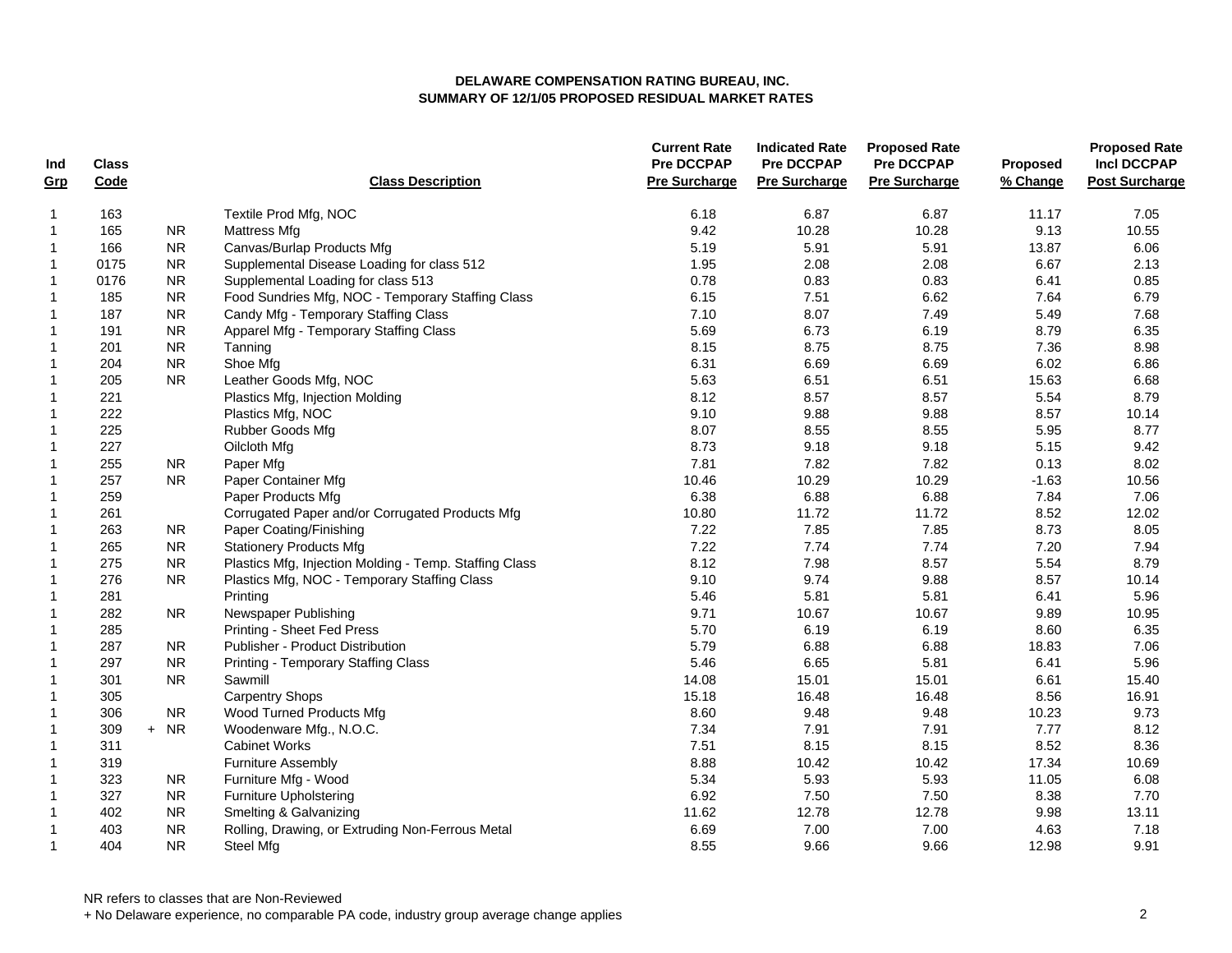| Ind          | <b>Class</b> |           |                                                                        | <b>Current Rate</b><br><b>Pre DCCPAP</b> | <b>Indicated Rate</b><br><b>Pre DCCPAP</b> | <b>Proposed Rate</b><br><b>Pre DCCPAP</b> | Proposed | <b>Proposed Rate</b><br><b>Incl DCCPAP</b> |
|--------------|--------------|-----------|------------------------------------------------------------------------|------------------------------------------|--------------------------------------------|-------------------------------------------|----------|--------------------------------------------|
| Grp          | Code         |           | <b>Class Description</b>                                               | <b>Pre Surcharge</b>                     | <b>Pre Surcharge</b>                       | <b>Pre Surcharge</b>                      | % Change | <b>Post Surcharge</b>                      |
| 1            | 406          |           | Rolling Mill - Ferrous                                                 | 11.13                                    | 11.78                                      | 11.78                                     | 5.84     | 12.09                                      |
| $\mathbf{1}$ | 407          | NR.       | Tube Mfg                                                               | 8.27                                     | 8.88                                       | 8.88                                      | 7.38     | 9.11                                       |
| $\mathbf 1$  | 411          |           | <b>Steel Fabricating</b>                                               | 17.93                                    | 19.85                                      | 19.85                                     | 10.71    | 20.37                                      |
| $\mathbf{1}$ | 413          |           | Iron Work                                                              | 15.51                                    | 16.65                                      | 16.65                                     | 7.35     | 17.08                                      |
| 1            | 415          | <b>NR</b> | <b>Fabricated Plate Work</b>                                           | 9.27                                     | 9.62                                       | 9.62                                      | 3.78     | 9.87                                       |
| $\mathbf 1$  | 416          | <b>NR</b> | Car Mfg.                                                               | 18.42                                    | 19.52                                      | 19.52                                     | 5.97     | 20.03                                      |
| $\mathbf{1}$ | 421          | <b>NR</b> | <b>Steel Foundries</b>                                                 | 14.75                                    | 15.48                                      | 15.48                                     | 4.95     | 15.88                                      |
| $\mathbf{1}$ | 425          | <b>NR</b> | Iron Foundries, NOC                                                    | 15.71                                    | 17.40                                      | 17.40                                     | 10.76    | 17.85                                      |
| $\mathbf{1}$ | 427          | <b>NR</b> | <b>Malleable Foundries</b>                                             | 8.20                                     | 8.96                                       | 8.96                                      | 9.27     | 9.19                                       |
| $\mathbf 1$  | 429          | <b>NR</b> | Die Casting Mfg                                                        | 10.40                                    | 11.47                                      | 11.47                                     | 10.29    | 11.77                                      |
| $\mathbf{1}$ | 431          | <b>NR</b> | Forging                                                                | 14.14                                    | 15.16                                      | 15.16                                     | 7.21     | 15.55                                      |
| 1            | 433          | <b>NR</b> | Tool Mfg - Forged                                                      | 8.46                                     | 9.06                                       | 9.06                                      | 7.09     | 9.30                                       |
| $\mathbf{1}$ | 435          | <b>NR</b> | Spring Mfg - Hot Wound                                                 | 10.49                                    | 11.41                                      | 11.41                                     | 8.77     | 11.71                                      |
| $\mathbf{1}$ | 441          | <b>NR</b> | Tool Mfg, NOC                                                          | 3.62                                     | 3.84                                       | 3.84                                      | 6.08     | 3.94                                       |
| $\mathbf{1}$ | 445          |           | Hardware Mfg, NOC                                                      | 12.82                                    | 13.92                                      | 13.92                                     | 8.58     | 14.28                                      |
| $\mathbf 1$  | 447          | <b>NR</b> | Non-Ferrous Metals Foundry                                             | 9.80                                     | 10.89                                      | 10.89                                     | 11.12    | 11.17                                      |
| $\mathbf{1}$ | 449          | <b>NR</b> | Electroplating                                                         | 7.44                                     | 8.02                                       | 8.02                                      | 7.80     | 8.23                                       |
| 1            | 451          | <b>NR</b> | Auto Body Mfg                                                          | 9.40                                     | 9.86                                       | 9.86                                      | 4.89     | 10.12                                      |
| $\mathbf{1}$ | 454          |           | Sheet Metal Shop                                                       | 12.69                                    | 13.71                                      | 13.71                                     | 8.04     | 14.07                                      |
| $\mathbf 1$  | 456          |           | Metal Furniture Mfg                                                    | 7.92                                     | 8.39                                       | 8.39                                      | 5.93     | 8.61                                       |
| $\mathbf{1}$ | 457          |           | Wire Goods Mfg                                                         | 15.38                                    | 16.61                                      | 16.61                                     | 8.00     | 17.04                                      |
| $\mathbf{1}$ | 458          | NR.       | Jewelry Mfg                                                            | 5.14                                     | 5.67                                       | 5.67                                      | 10.31    | 5.82                                       |
| $\mathbf{1}$ | 459          | <b>NR</b> | <b>Eyelet Mfg</b>                                                      | 3.24                                     | 3.43                                       | 3.43                                      | 5.86     | 3.52                                       |
| $\mathbf 1$  | 461          |           | Machine Shops                                                          | 8.05                                     | 8.61                                       | 8.61                                      | 6.96     | 8.83                                       |
| $\mathbf{1}$ | 463          | <b>NR</b> | Automobile Mfg                                                         | 4.49                                     | 4.88                                       | 4.88                                      | 8.69     | 5.01                                       |
| $\mathbf{1}$ | 464          |           | Machinery Mfg., N.O.C.                                                 | 7.67                                     | 8.09                                       | 8.09                                      | 5.48     | 8.30                                       |
| $\mathbf 1$  | 465          | <b>NR</b> | Conveyor Or Hoisting Systems Mfg                                       | 7.17                                     | 7.59                                       | 7.59                                      | 5.86     | 7.79                                       |
| $\mathbf{1}$ | 467          | <b>NR</b> | <b>Ball Bearing Mfg</b>                                                | 6.82                                     | 7.54                                       | 7.54                                      | 10.56    | 7.74                                       |
| 1            | 471          | <b>NR</b> | <b>Printed Circuit Board Assembly</b>                                  | 4.04                                     | 4.37                                       | 4.37                                      | 8.17     | 4.48                                       |
| $\mathbf 1$  | 472          |           | <b>Electronic Component Mfg</b>                                        | 3.71                                     | 4.10                                       | 4.10                                      | 10.51    | 4.21                                       |
| $\mathbf 1$  | 473          |           | <b>Electrical Apparatus Mfg</b>                                        | 3.96                                     | 4.33                                       | 4.33                                      | 9.34     | 4.44                                       |
| $\mathbf 1$  | 474          | <b>NR</b> | Electric Power or Electric Transmission Equipment Mfg.                 | 2.41                                     | 2.25                                       | 2.25                                      | $-6.64$  | 2.31                                       |
| 1            | 475          |           | <b>Battery Mfg</b>                                                     | 7.01                                     | 7.59                                       | 7.59                                      | 8.27     | 7.79                                       |
| $\mathbf{1}$ | 476          | <b>NR</b> | Industrial Controls or Systems Manufacture/Assembly                    | 3.33                                     | 3.54                                       | 3.54                                      | 6.31     | 3.63                                       |
| $\mathbf{1}$ | 477          | <b>NR</b> | Electric Motor Mfg. Or Repair                                          | 5.83                                     | 6.31                                       | 6.31                                      | 8.23     | 6.47                                       |
| $\mathbf{1}$ | 483          | <b>NR</b> | Office Machine Mfg                                                     | 2.81                                     | 2.87                                       | 2.87                                      | 2.14     | 2.94                                       |
| $\mathbf{1}$ | 485          | <b>NR</b> | Communications, Search, Detection, or Signal Processing Equipment Mfg. | 3.57                                     | 4.10                                       | 4.10                                      | 14.85    | 4.21                                       |
| $\mathbf{1}$ | 486          | <b>NR</b> | Lightbulb/Electronic Tube Manufacturing                                | 5.49                                     | 5.69                                       | 5.69                                      | 3.64     | 5.84                                       |
| $\mathbf{1}$ | 487          |           | <b>Instrument Mfg</b>                                                  | 3.40                                     | 3.63                                       | 3.63                                      | 6.76     | 3.72                                       |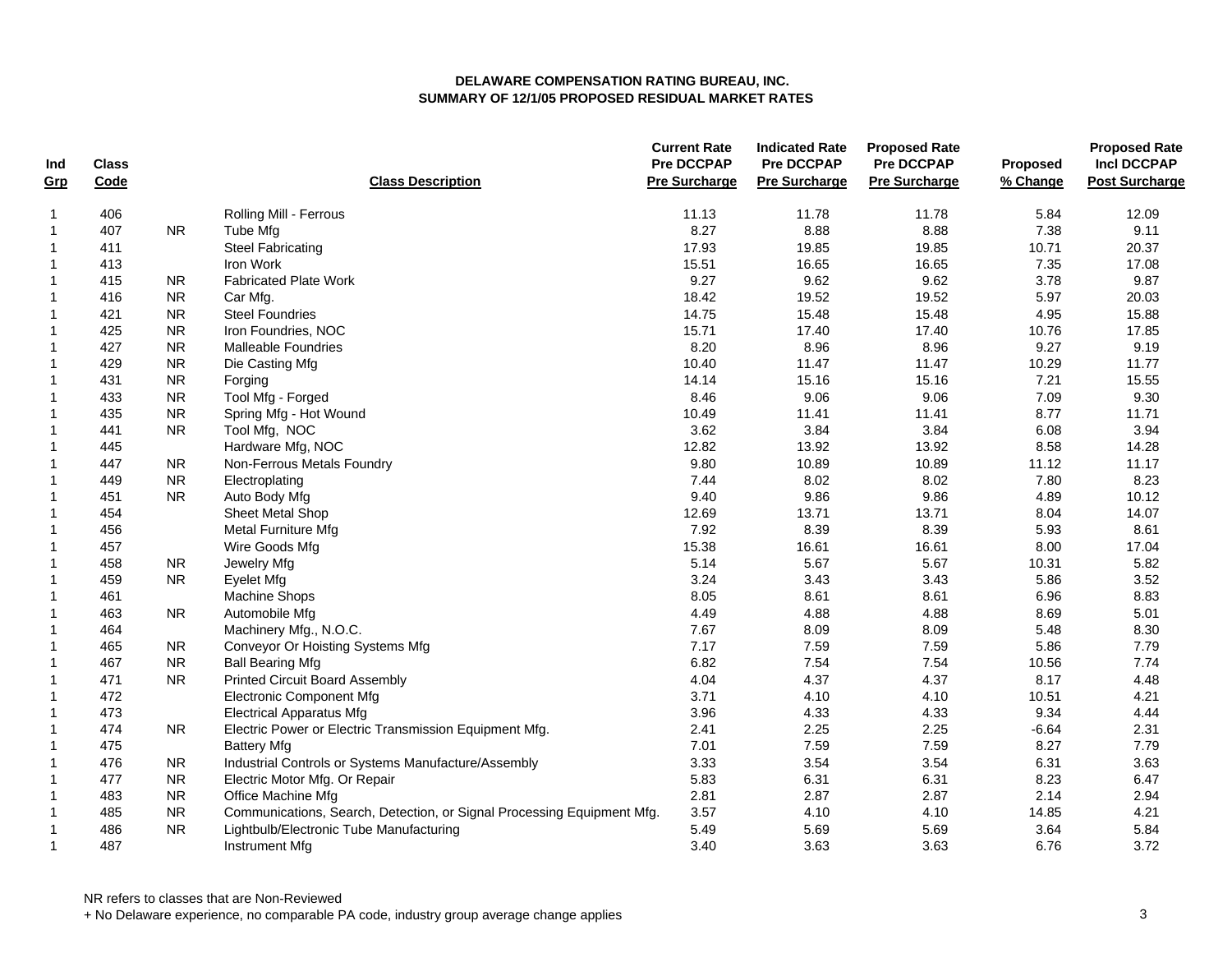| Ind                     | <b>Class</b> |            |                                                          | <b>Current Rate</b><br><b>Pre DCCPAP</b> | <b>Indicated Rate</b><br><b>Pre DCCPAP</b> | <b>Proposed Rate</b><br><b>Pre DCCPAP</b> | Proposed | <b>Proposed Rate</b><br><b>Incl DCCPAP</b> |
|-------------------------|--------------|------------|----------------------------------------------------------|------------------------------------------|--------------------------------------------|-------------------------------------------|----------|--------------------------------------------|
| Grp                     | Code         |            | <b>Class Description</b>                                 | <b>Pre Surcharge</b>                     | <b>Pre Surcharge</b>                       | <b>Pre Surcharge</b>                      | % Change | <b>Post Surcharge</b>                      |
| 1                       | 488          |            | Electronic Measuring or Analytical Instrument Mfg.       | 1.76                                     | 1.92                                       | 1.92                                      | 9.09     | 1.97                                       |
| $\mathbf{1}$            | 489          | ${\sf NR}$ | Dental Laboratory                                        | 2.21                                     | 2.61                                       | 2.61                                      | 18.10    | 2.68                                       |
| $\mathbf 1$             | 491          | ${\sf NR}$ | Rolling, Drawing, or Extruding Non-Ferrous Metal - Temp. | 6.69                                     | 7.51                                       | 7.00                                      | 4.63     | 7.18                                       |
| $\mathbf{1}$            | 495          | <b>NR</b>  | Auto Body Mfg - Temporary Staffing Class                 | 9.40                                     | 10.56                                      | 9.86                                      | 4.89     | 10.12                                      |
| $\mathbf{1}$            | 497          | <b>NR</b>  | Electronic Component Mfg - Temporary Staffing Class      | 3.71                                     | 3.98                                       | 4.10                                      | 10.51    | 4.21                                       |
| $\mathbf 1$             | 499          | ${\sf NR}$ | Battery Mfg - Temporary Staffing Class                   | 7.01                                     | 7.70                                       | 7.59                                      | 8.27     | 7.79                                       |
| $\mathbf{1}$            | 501          | ${\sf NR}$ | <b>Cement Mfg</b>                                        | 6.88                                     | 7.39                                       | 7.39                                      | 7.41     | 7.58                                       |
| $\mathbf 1$             | 502          | <b>NR</b>  | <b>Plaster Statuary Mfg</b>                              | 7.42                                     | 8.28                                       | 8.28                                      | 11.59    | 8.50                                       |
| $\mathbf{1}$            | 506          | <b>NR</b>  | Powder Metal Prod Mfg                                    | 4.78                                     | 5.05                                       | 5.05                                      | 5.65     | 5.18                                       |
| 1                       | 507          | <b>NR</b>  | Graphite Prod Mfg                                        | 7.62                                     | 8.45                                       | 8.45                                      | 10.89    | 8.67                                       |
| 1                       | 509          | <b>NR</b>  | Asbestos Goods Mfg                                       | 12.80                                    | 13.97                                      | 13.97                                     | 9.14     | 14.33                                      |
| $\mathbf{1}$            | 511          |            | <b>Concrete Products Mfg</b>                             | 15.20                                    | 16.67                                      | 16.67                                     | 9.67     | 17.10                                      |
| 1                       | 512          | <b>NR</b>  | Brick Mfg, NOC                                           | 9.75                                     | 10.39                                      | 10.39                                     | 6.56     | 10.66                                      |
| 1                       | 513          | <b>NR</b>  | Potteries, NOC                                           | 7.83                                     | 8.28                                       | 8.28                                      | 5.75     | 8.50                                       |
| $\mathbf 1$             | 535          | ${\sf NR}$ | Glassware Mfg, NOC                                       | 7.12                                     | 7.26                                       | 7.26                                      | 1.97     | 7.45                                       |
| 1                       | 536          | <b>NR</b>  | <b>Glass Products Mfg</b>                                | 11.27                                    | 12.31                                      | 12.31                                     | 9.23     | 12.63                                      |
| $\mathbf 1$             | 544          |            | Temp Labor - Light Industrial                            | 12.90                                    | 14.59                                      | 14.59                                     | 13.10    | 14.97                                      |
| 1                       | 551          |            | Chemical Mfg, NOC                                        | 3.81                                     | 4.07                                       | 4.07                                      | 6.82     | 4.18                                       |
| $\mathbf{1}$            | 553          |            | Gases Mfg                                                | 8.71                                     | 9.35                                       | 9.35                                      | 7.35     | 9.59                                       |
| 1                       | 555          |            | Drug & Medicine Mfg.                                     | 1.73                                     | 1.82                                       | 1.82                                      | 5.20     | 1.87                                       |
| $\mathbf 1$             | 563          |            | Paint Mfg                                                | 4.44                                     | 4.75                                       | 4.75                                      | 6.98     | 4.87                                       |
| 1                       | 571          |            | Soap Mfg                                                 | 5.95                                     | 6.48                                       | 6.48                                      | 8.91     | 6.65                                       |
| $\mathbf{1}$            | 573          | <b>NR</b>  | <b>Fertilizer Mfg</b>                                    | 7.45                                     | 8.19                                       | 8.19                                      | 9.93     | 8.40                                       |
| $\mathbf{1}$            | 581          |            | Oil Refining                                             | 5.90                                     | 6.32                                       | 6.32                                      | 7.12     | 6.48                                       |
| $\mathbf 1$             | 587          | <b>NR</b>  | Paint Mfg - Temporary Staffing Class                     | 4.44                                     | 5.32                                       | 4.75                                      | 6.98     | 4.87                                       |
| $\sqrt{2}$              | 601          |            | Road/Street Paving/Repaving                              | 18.93                                    | 20.79                                      | 20.79                                     | 9.83     | 23.24                                      |
| $\overline{c}$          | 602          |            | Road/Street Subsurface Construction                      | 13.27                                    | 14.57                                      | 14.57                                     | 9.80     | 15.93                                      |
| $\sqrt{2}$              | 603          |            | <b>Sewer Construction</b>                                | 20.76                                    | 23.13                                      | 23.13                                     | 11.42    | 25.21                                      |
| $\overline{c}$          | 605          | <b>NR</b>  | <b>Railroad Construction</b>                             | 15.84                                    | 17.04                                      | 17.04                                     | 7.58     | 18.60                                      |
| $\boldsymbol{2}$        | 607          | <b>NR</b>  | Drilling                                                 | 17.50                                    | 19.24                                      | 19.24                                     | 9.94     | 20.82                                      |
| $\overline{c}$          | 608          |            | <b>Flat Cement Work</b>                                  | 10.09                                    | 11.24                                      | 11.24                                     | 11.40    | 12.27                                      |
| $\overline{2}$          | 609          |            | Excavation                                               | 10.23                                    | 11.23                                      | 11.23                                     | 9.78     | 12.30                                      |
| $\overline{\mathbf{c}}$ | 611          | <b>NR</b>  | Pile Driving                                             | 21.75                                    | 23.51                                      | 23.51                                     | 8.09     | 25.64                                      |
| $\overline{c}$          | 615          | <b>NR</b>  | Tunneling                                                | 27.75                                    | 29.38                                      | 29.38                                     | 5.87     | 32.07                                      |
| $\overline{c}$          | 617          |            | Gas/Steam/Water Main Construction                        | 13.16                                    | 14.41                                      | 14.41                                     | 9.50     | 15.69                                      |
| $\overline{\mathbf{c}}$ | 625          |            | <b>Conduit Construction</b>                              | 11.79                                    | 13.00                                      | 13.00                                     | 10.26    | 14.19                                      |
| $\overline{c}$          | 643          | NR.        | Asbestos Contractor                                      | 21.44                                    | 23.93                                      | 23.93                                     | 11.61    | 26.15                                      |
| $\boldsymbol{2}$        | 645          |            | Wallboard Installation                                   | 11.50                                    | 12.72                                      | 12.72                                     | 10.61    | 14.23                                      |
| $\overline{2}$          | 646          |            | <b>Furniture/Fixtures Installation</b>                   | 8.48                                     | 9.29                                       | 9.29                                      | 9.55     | 10.06                                      |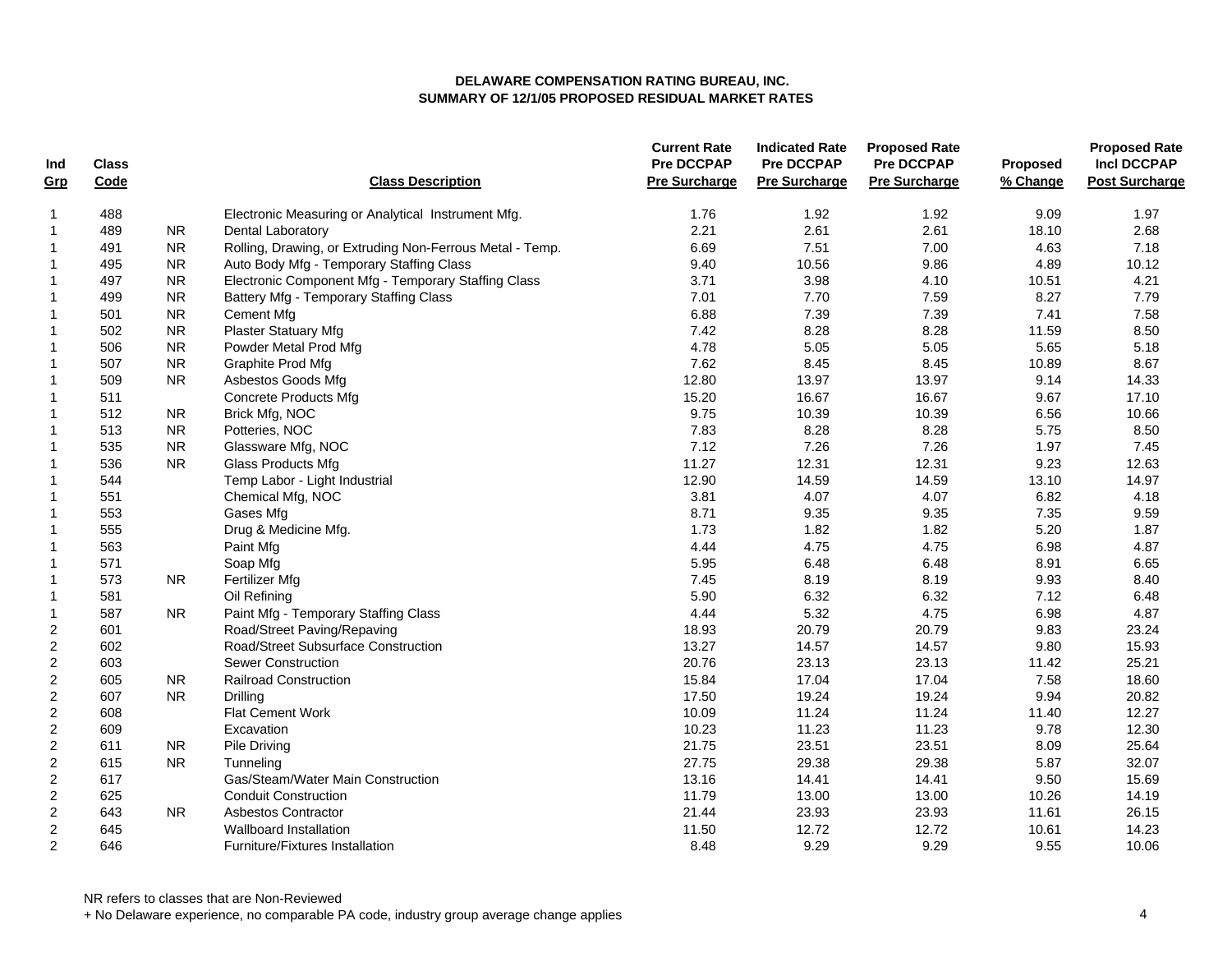| Ind                     | <b>Class</b> |            |                                                           | <b>Current Rate</b><br><b>Pre DCCPAP</b> | <b>Indicated Rate</b><br><b>Pre DCCPAP</b> | <b>Proposed Rate</b><br>Pre DCCPAP | Proposed | <b>Proposed Rate</b><br><b>Incl DCCPAP</b> |
|-------------------------|--------------|------------|-----------------------------------------------------------|------------------------------------------|--------------------------------------------|------------------------------------|----------|--------------------------------------------|
| Grp                     | Code         |            | <b>Class Description</b>                                  | <b>Pre Surcharge</b>                     | <b>Pre Surcharge</b>                       | <b>Pre Surcharge</b>               | % Change | <b>Post Surcharge</b>                      |
| 2                       | 647          | <b>NR</b>  | Insulation Work, NOC                                      | 14.29                                    | 15.95                                      | 15.95                              | 11.62    | 17.41                                      |
| $\overline{c}$          | 648          |            | Carpentry - Cabinets - Installation                       | 9.67                                     | 10.51                                      | 10.51                              | 8.69     | 11.24                                      |
| $\overline{\mathbf{c}}$ | 649          |            | Ceiling Installation                                      | 6.39                                     | 7.15                                       | 7.15                               | 11.89    | 7.90                                       |
| $\overline{c}$          | 651          |            | Carpentry, NOC                                            | 13.18                                    | 14.22                                      | 14.22                              | 7.89     | 15.39                                      |
| $\overline{c}$          | 652          |            | Carpentry - Detached Dwelling                             | 16.95                                    | 18.96                                      | 18.96                              | 11.86    | 19.76                                      |
| $\overline{c}$          | 653          |            | Masonry                                                   | 13.06                                    | 14.63                                      | 14.63                              | 12.02    | 16.00                                      |
| $\overline{c}$          | 654          |            | <b>Concrete Construction</b>                              | 12.90                                    | 14.05                                      | 14.05                              | 8.91     | 15.45                                      |
| $\overline{c}$          | 655          |            | Iron Erection                                             | 30.56                                    | 33.39                                      | 33.39                              | 9.26     | 36.49                                      |
| $\overline{c}$          | 656          | <b>NR</b>  | <b>Electric Line Construction</b>                         | 16.67                                    | 17.94                                      | 17.94                              | 7.62     | 19.56                                      |
| $\boldsymbol{2}$        | 657          | ${\sf NR}$ | Rigging, NOC                                              | 21.44                                    | 22.94                                      | 22.94                              | 7.00     | 25.11                                      |
| $\overline{\mathbf{c}}$ | 658          |            | Iron Erection/Installation                                | 13.43                                    | 14.88                                      | 14.88                              | 10.80    | 16.42                                      |
| $\mathbf 2$             | 659          |            | Roofing                                                   | 29.23                                    | 32.43                                      | 32.43                              | 10.95    | 35.06                                      |
| $\overline{c}$          | 660          |            | Alarms/Sound Systems                                      | 5.07                                     | 5.51                                       | 5.51                               | 8.68     | 5.65                                       |
| $\overline{c}$          | 661          |            | <b>Electrical Wiring in Buildings</b>                     | 6.90                                     | 7.41                                       | 7.41                               | 7.39     | 8.36                                       |
| $\overline{2}$          | 662          |            | Household Appliance Service                               | 5.65                                     | 6.30                                       | 6.30                               | 11.50    | 6.46                                       |
| $\overline{c}$          | 663          |            | Plumbing                                                  | 8.30                                     | 9.25                                       | 9.25                               | 11.45    | 10.32                                      |
| $\overline{c}$          | 664          |            | <b>HVAC Contractors</b>                                   | 6.92                                     | 8.06                                       | 8.06                               | 16.47    | 8.93                                       |
| $\overline{c}$          | 665          |            | Painting                                                  | 17.71                                    | 19.28                                      | 19.28                              | 8.87     | 20.57                                      |
| $\overline{2}$          | 666          | <b>NR</b>  | Plate Glass Installation                                  | 12.16                                    | 13.21                                      | 13.21                              | 8.63     | 14.34                                      |
| $\sqrt{2}$              | 667          | ${\sf NR}$ | Paper Hanging                                             | 4.12                                     | 4.50                                       | 4.50                               | 9.22     | 4.88                                       |
| $\overline{2}$          | 668          | ${\sf NR}$ | Tile/Stone/Mosaic/Terrazzo Work                           | 10.70                                    | 11.67                                      | 11.67                              | 9.07     | 12.74                                      |
| $\overline{\mathbf{c}}$ | 669          | <b>NR</b>  | Plastering                                                | 14.02                                    | 15.56                                      | 15.56                              | 10.98    | 17.00                                      |
| $\overline{c}$          | 670          |            | House Furnishing Installation                             | 9.46                                     | 10.48                                      | 10.41                              | 10.04    | 10.68                                      |
| $\overline{\mathbf{c}}$ | 673          | <b>NR</b>  | <b>Advertising Signs</b>                                  | 11.11                                    | 12.10                                      | 12.10                              | 8.91     | 12.41                                      |
| $\overline{\mathbf{c}}$ | 674          | <b>NR</b>  | Swimming Pool Construction                                | 10.72                                    | 11.50                                      | 11.50                              | 7.28     | 12.55                                      |
| $\overline{\mathbf{c}}$ | 675          |            | Machinery or Equipment Erection                           | 8.11                                     | 8.51                                       | 8.51                               | 4.93     | 9.35                                       |
| $\boldsymbol{2}$        | 676          |            | <b>Sheet Metal Installation</b>                           | 10.76                                    | 11.82                                      | 11.82                              | 9.85     | 12.87                                      |
| $\overline{\mathbf{c}}$ | 677          |            | <b>Boiler Installation</b>                                | 8.30                                     | 8.98                                       | 8.98                               | 8.19     | 9.78                                       |
| $\overline{c}$          | 679          | NR.        | Advertising Companies - Outdoor                           | 22.61                                    | 23.98                                      | 23.98                              | 6.06     | 24.60                                      |
| $\overline{c}$          | 681          |            | <b>Canvas Goods Erection</b>                              | 9.46                                     | 10.27                                      | 10.41                              | 10.04    | 10.68                                      |
| $\overline{c}$          | 682          | <b>NR</b>  | Temp Labor - Const/Erection                               | 32.65                                    | 35.21                                      | 35.21                              | 7.84     | 36.13                                      |
| $\overline{2}$          | 691          | <b>NR</b>  | <b>Excavation - Temporary Staffing Class</b>              | 10.23                                    | 11.94                                      | 11.23                              | 9.78     | 12.30                                      |
| $\overline{\mathbf{c}}$ | 693          | <b>NR</b>  | Carpentry, NOC - Temporary Staffing Class                 | 13.18                                    | 16.23                                      | 14.22                              | 7.89     | 15.39                                      |
| $\overline{c}$          | 695          | ${\sf NR}$ | Electrical Wiring in Buildings - Temporary Staffing Class | 6.90                                     | 8.43                                       | 7.41                               | 7.39     | 8.36                                       |
| $\overline{c}$          | 709          | <b>NR</b>  | Tallymen/Checking Clerks                                  | 4.59                                     | 5.07                                       | 5.07                               | 10.46    | 5.20                                       |
| $\overline{\mathbf{c}}$ | 716          | <b>NR</b>  | Marina                                                    | 6.99                                     | 7.54                                       | 7.54                               | 7.87     | 7.74                                       |
| $\overline{\mathbf{c}}$ | 718          | ${\sf NR}$ | Boat Bldg/Repair                                          | 7.41                                     | 7.83                                       | 7.83                               | 5.67     | 8.03                                       |
| $\mathbf{1}$            | 721          | <b>NR</b>  | Railroad Operation, NOC                                   | 20.57                                    | 23.24                                      | 23.24                              | 12.98    | 23.84                                      |
| $\mathbf{1}$            | 744          | <b>NR</b>  | Aircraft Mfg                                              | 3.45                                     | 3.72                                       | 3.72                               | 7.83     | 3.82                                       |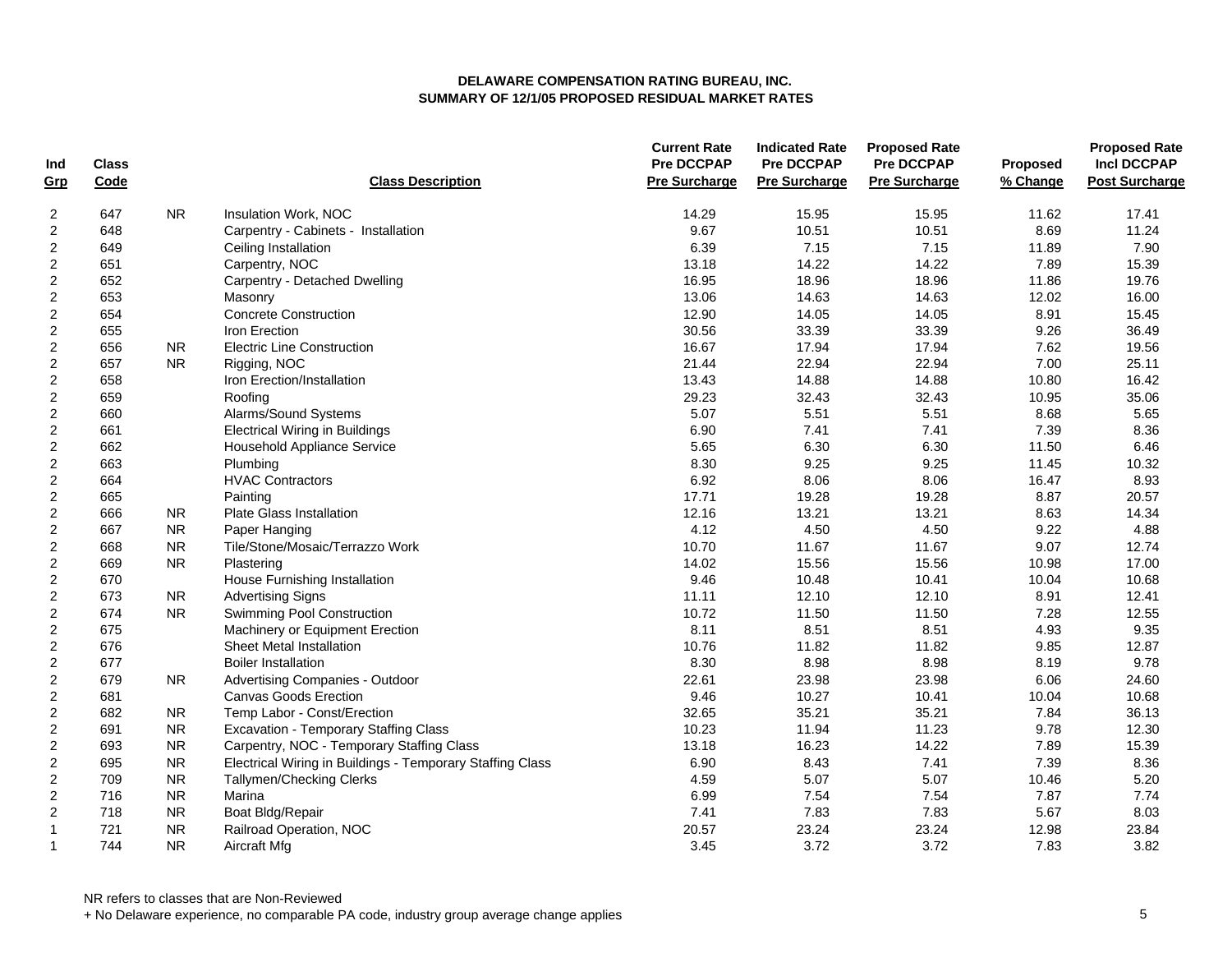| Ind            | <b>Class</b> |            |                                                        | <b>Current Rate</b><br><b>Pre DCCPAP</b> | <b>Indicated Rate</b><br><b>Pre DCCPAP</b> | <b>Proposed Rate</b><br>Pre DCCPAP | <b>Proposed</b> | <b>Proposed Rate</b><br><b>Incl DCCPAP</b> |
|----------------|--------------|------------|--------------------------------------------------------|------------------------------------------|--------------------------------------------|------------------------------------|-----------------|--------------------------------------------|
| Grp            | Code         |            | <b>Class Description</b>                               | <b>Pre Surcharge</b>                     | <b>Pre Surcharge</b>                       | <b>Pre Surcharge</b>               | % Change        | <b>Post Surcharge</b>                      |
| $\mathbf{1}$   | 751          | <b>NR</b>  | <b>Gas Utility</b>                                     | 2.70                                     | 3.02                                       | 3.02                               | 11.85           | 3.10                                       |
| $\mathbf{1}$   | 752          | <b>NR</b>  | Oil/Gas Pipeline Operation                             | 1.64                                     | 1.80                                       | 1.80                               | 9.76            | 1.85                                       |
| $\mathbf{1}$   | 753          |            | Waterworks                                             | 8.74                                     | 9.49                                       | 9.49                               | 8.58            | 9.74                                       |
| $\mathbf{1}$   | 755          |            | <b>Electric Utilities</b>                              | 5.75                                     | 6.05                                       | 6.05                               | 5.22            | 6.21                                       |
| $\overline{1}$ | 757          |            | Telecommunication Co.                                  | 3.08                                     | 3.26                                       | 3.26                               | 5.84            | 3.34                                       |
| $\mathbf{1}$   | 759          |            | Cable TV Operations                                    | 7.94                                     | 8.55                                       | 8.55                               | 7.68            | 8.77                                       |
| $\mathbf{1}$   | 0771         | NR.        | Non-Rateable Element - Class 4771                      | 2.86                                     | 2.87                                       | 2.87                               | 0.35            | 2.94                                       |
| 3              | 801          |            | Stable                                                 | 12.68                                    | 14.51                                      | 14.51                              | 14.43           | 14.89                                      |
| 3              | 803          | <b>NR</b>  | <b>Taxicab Companies</b>                               | 31.60                                    | 36.42                                      | 36.42                              | 15.25           | 37.37                                      |
| 3              | 804          |            | <b>School Bus Operation</b>                            | 5.53                                     | 6.25                                       | 6.25                               | 13.02           | 6.41                                       |
| 3              | 805          | <b>NR</b>  | Milk Hauling - By Contractor                           | 9.15                                     | 10.42                                      | 10.42                              | 13.88           | 10.69                                      |
| 3              | 806          |            | Furniture Moving/Storage                               | 16.27                                    | 17.90                                      | 17.90                              | 10.02           | 18.37                                      |
| 3              | 807          | <b>NR</b>  | Ambulance Service - Nonvolunteer                       | 12.30                                    | 13.17                                      | 13.17                              | 7.07            | 13.51                                      |
| 3              | 808          |            | <b>Parcel Delivery</b>                                 | 16.15                                    | 18.31                                      | 18.31                              | 13.37           | 18.79                                      |
| 3              | 809          |            | <b>Fuel Distribution</b>                               | 8.54                                     | 9.69                                       | 9.69                               | 13.47           | 9.94                                       |
| 3              | 811          |            | Trucking, NOC                                          | 14.56                                    | 16.39                                      | 16.39                              | 12.57           | 16.82                                      |
| 3              | 812          | <b>NR</b>  | Mail Hauling/Delivery Service                          | 12.37                                    | 13.88                                      | 13.88                              | 12.21           | 14.24                                      |
| 3              | 813          |            | Warehousing, Other than Furniture                      | 9.50                                     | 10.38                                      | 10.38                              | 9.26            | 10.65                                      |
| 3              | 814          |            | Mobile, Self-Propelled Equipment Dealers               | 8.53                                     | 9.42                                       | 9.42                               | 10.43           | 9.66                                       |
| 3              | 815          |            | <b>Auto Service Centers</b>                            | 6.85                                     | 8.05                                       | 8.05                               | 17.52           | 8.26                                       |
| 3              | 816          |            | <b>Auto Filling Stations</b>                           | 4.29                                     | 4.77                                       | 4.77                               | 11.19           | 4.89                                       |
| 3              | 817          |            | <b>Bus Operation</b>                                   | 15.11                                    | 16.43                                      | 16.43                              | 8.74            | 16.86                                      |
| 3              | 818          |            | <b>Auto Dealers</b>                                    | 5.23                                     | 5.90                                       | 5.90                               | 12.81           | 6.05                                       |
| 3              | 819          |            | Auto Salesmen                                          | 1.64                                     | 1.72                                       | 1.72                               | 4.88            | 1.76                                       |
| 3              | 821          |            | <b>Beverage Distributor</b>                            | 11.15                                    | 12.61                                      | 12.61                              | 13.09           | 12.94                                      |
| 3              | 825          | NR.        | Auto Storage Garage                                    | 7.12                                     | 8.19                                       | 8.19                               | 15.03           | 8.40                                       |
| 3              | 855          |            | Lumber/Building Material Dealer                        | 10.98                                    | 12.11                                      | 12.11                              | 10.29           | 12.42                                      |
| 3              | 857          |            | Iron/Steel Merchant                                    | 16.38                                    | 17.96                                      | 17.96                              | 9.65            | 18.43                                      |
| 3              | 858          | <b>NR</b>  | Ferrous Scrap Metal Dealer                             | 15.23                                    | 16.87                                      | 16.87                              | 10.77           | 17.31                                      |
| 3              | 859          | ${\sf NR}$ | Nonferrous Scrap Metal Dealer                          | 17.41                                    | 19.37                                      | 19.37                              | 11.26           | 19.87                                      |
| 3              | 860          | <b>NR</b>  | Scrap Metal Dealer                                     | 17.12                                    | 19.23                                      | 19.23                              | 12.32           | 19.73                                      |
| 3              | 861          | <b>NR</b>  | <b>Auto Dismantlers</b>                                | 11.40                                    | 13.25                                      | 13.25                              | 16.23           | 13.59                                      |
| 3              | 862          | ${\sf NR}$ | <b>Recycling Center</b>                                | 15.34                                    | 17.43                                      | 17.43                              | 13.62           | 17.88                                      |
| 3              | 865          |            | Poultry/Fish Dealer/Processor                          | 4.93                                     | 5.14                                       | 5.14                               | 4.26            | 5.27                                       |
| 3              | 867          | <b>NR</b>  | Warehousing, Other than Furniture - Temporary Staffing | 9.50                                     | 12.17                                      | 10.38                              | 9.26            | 10.65                                      |
| 3              | 877          | <b>NR</b>  | Department Stores - Temporary Staffing Class           | 4.78                                     | 5.43                                       | 5.51                               | 15.27           | 5.65                                       |
| 3              | 879          | NR.        | <b>Contract Packaging - Temporary Staffing Class</b>   | 6.34                                     | 7.68                                       | 7.18                               | 13.25           | 7.37                                       |
| 3              | 880          |            | Theatres                                               | 8.00                                     | 9.09                                       | 9.09                               | 13.63           | 9.33                                       |
| 3              | 881          | <b>NR</b>  | Hardware Store - Wholesale - Temporary Staffing Class  | 5.35                                     | 6.88                                       | 5.95                               | 11.21           | 6.10                                       |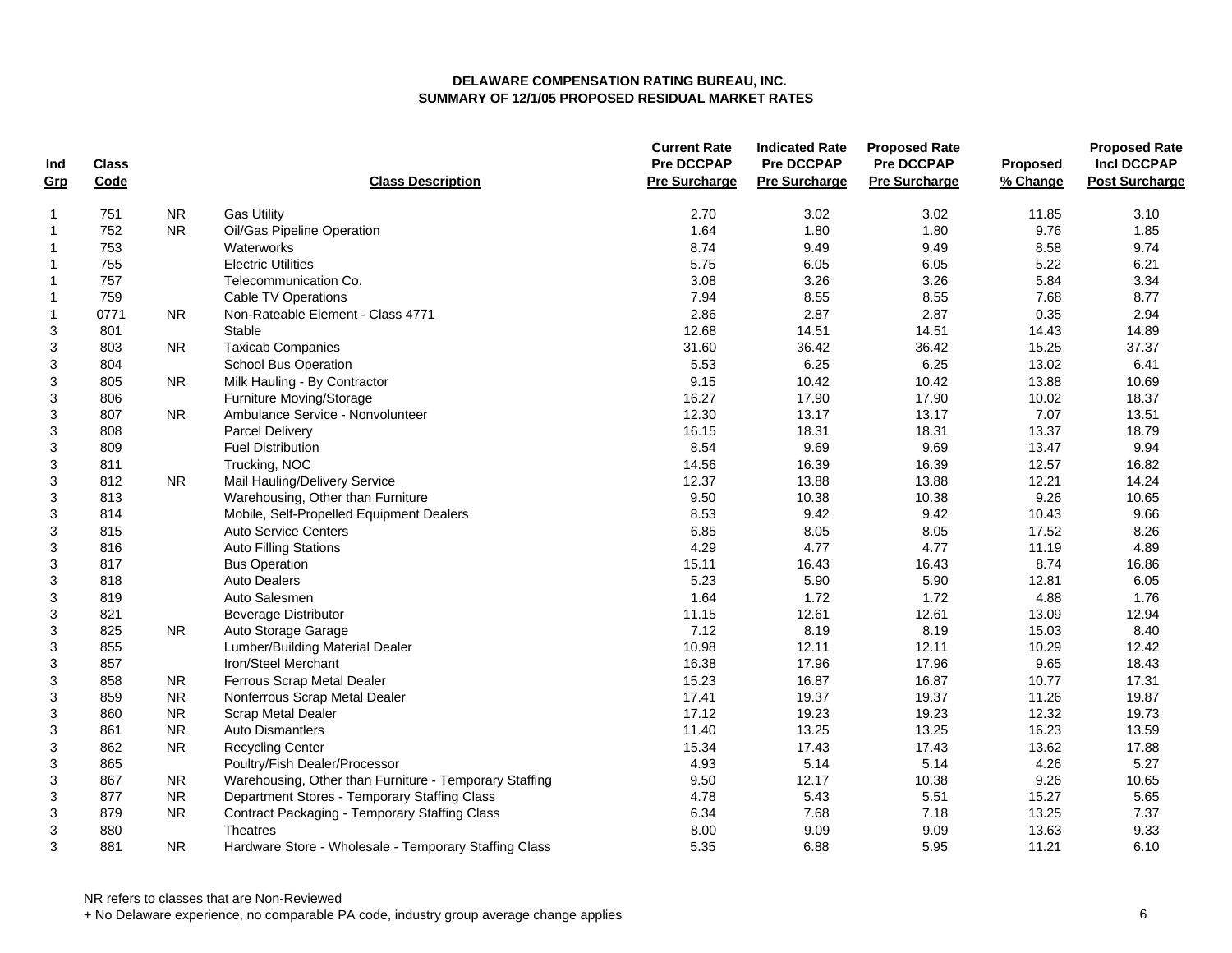| Ind | <b>Class</b> |                |                                              | <b>Current Rate</b><br><b>Pre DCCPAP</b> | <b>Indicated Rate</b><br><b>Pre DCCPAP</b> | <b>Proposed Rate</b><br>Pre DCCPAP | Proposed | <b>Proposed Rate</b><br><b>Incl DCCPAP</b> |
|-----|--------------|----------------|----------------------------------------------|------------------------------------------|--------------------------------------------|------------------------------------|----------|--------------------------------------------|
| Grp | Code         |                | <b>Class Description</b>                     | <b>Pre Surcharge</b>                     | <b>Pre Surcharge</b>                       | <b>Pre Surcharge</b>               | % Change | <b>Post Surcharge</b>                      |
| 3   | 882          | <b>NR</b>      | <b>Theatres</b>                              | 10.81                                    | 13.18                                      | 13.18                              | 21.92    | 13.52                                      |
| 3   | 883          | <b>NR</b>      | Retail Store, NOC - Temporary Staffing Class | 4.23                                     | 4.88                                       | 4.66                               | 10.17    | 4.78                                       |
| 3   | 884          |                | Health And Exercise Clubs,                   | 1.87                                     | 2.03                                       | 2.03                               | 8.56     | 2.08                                       |
| 3   | 885          |                | <b>Plumbing Supplies Dealer</b>              | 5.97                                     | 6.64                                       | 6.64                               | 11.22    | 6.81                                       |
| 3   | 886          | N <sub>R</sub> | <b>Electrical Supplies Dealer</b>            | 5.26                                     | 5.70                                       | 5.70                               | 8.37     | 5.85                                       |
| 3   | 887          |                | <b>Electrical Supplies Dealer</b>            | 2.65                                     | 2.82                                       | 2.82                               | 6.42     | 2.89                                       |
| 3   | 889          |                | Clerical Office - Temporary Staffing Class   | 0.73                                     | 0.81                                       | 0.84                               | 15.07    | 0.86                                       |
| 3   | 890          |                | <b>Electrical Supplies Dealer</b>            | 0.81                                     | 0.93                                       | 0.93                               | 14.81    | 0.95                                       |
| 3   | 891          |                | Pre School Child Care                        | 1.79                                     | 2.17                                       | 2.17                               | 21.23    | 2.23                                       |
| 3   | 895          | N <sub>R</sub> | Colleges/Schools - Temporary Staffing Class  | 0.85                                     | 1.13                                       | 1.00                               | 17.65    | 1.03                                       |
| 3   | 896          |                | Club N.O.C                                   | 4.95                                     | 5.51                                       | 5.51                               | 11.31    | 5.65                                       |
| 3   | 897          |                | <b>Fast Food Restaurant</b>                  | 5.18                                     | 5.76                                       | 5.76                               | 11.20    | 5.91                                       |
| 3   | 898          |                | Caterer                                      | 5.76                                     | 6.68                                       | 6.68                               | 15.97    | 6.85                                       |
| 3   | 899          | <b>NR</b>      | Bar and Tavern                               | 3.95                                     | 4.17                                       | 4.17                               | 5.57     | 4.28                                       |
| 3   | 903          |                | Bar and Tavern                               | 0.96                                     | 1.06                                       | 1.06                               | 10.42    | 1.09                                       |
| 3   | 904          | <b>NR</b>      | <b>Investigative Agency</b>                  | 6.28                                     | 5.96                                       | 5.96                               | $-5.10$  | 6.11                                       |
| 3   | 907          | <b>NR</b>      | Fruit/Vegetable Dealer, Wholesale            | 11.15                                    | 12.47                                      | 12.47                              | 11.84    | 12.79                                      |
| 3   | 0908         | <b>NR</b>      | Inservants - Occasional                      | 132.91                                   | 168.77                                     | 168.77                             | 26.98    | 173.16                                     |
| 3   | 0909         | <b>NR</b>      | Outservants - Occasional                     | 119.72                                   | 138.36                                     | 138.36                             | 15.57    | 141.96                                     |
| 3   | 910          | <b>NR</b>      | Meat Dealer, Wholesale                       | 16.24                                    | 19.87                                      | 19.87                              | 22.35    | 20.39                                      |
| 3   | 911          |                | Grocery, Wholesale                           | 9.47                                     | 10.54                                      | 10.54                              | 11.30    | 10.81                                      |
| 3   | 0912         | <b>NR</b>      | Outservants                                  | 357.80                                   | 444.84                                     | 444.84                             | 24.33    | 456.41                                     |
| 3   | 0913         | <b>NR</b>      | Inservants                                   | 369.34                                   | 517.29                                     | 502.30                             | 36.00    | 515.36                                     |
| 3   | 914          |                | <b>Department Stores</b>                     | 4.78                                     | 5.51                                       | 5.51                               | 15.27    | 5.65                                       |
| 3   | 915          | <b>NR</b>      | Meat/Fish/Poultry Store - Retail             | 6.95                                     | 8.13                                       | 8.13                               | 16.98    | 8.34                                       |
| 3   | 916          |                | Dry Goods Stores or Clothing                 | 3.24                                     | 3.53                                       | 3.53                               | 8.95     | 3.62                                       |
| 3   | 917          |                | Grocery Store - Retail                       | 6.70                                     | 7.54                                       | 7.54                               | 12.54    | 7.74                                       |
| 3   | 918          |                | Bakery Shop - Retail                         | 5.18                                     | 5.93                                       | 5.93                               | 14.48    | 6.08                                       |
| 3   | 919          |                | <b>Florist Store</b>                         | 4.98                                     | 5.54                                       | 5.54                               | 11.24    | 5.68                                       |
| 3   | 920          |                | Jewelry Store                                | 0.93                                     | 1.05                                       | 1.05                               | 12.90    | 1.08                                       |
| 3   | 921          | <b>NR</b>      | Furniture Store - Wholesale                  | 7.07                                     | 9.02                                       | 8.27                               | 16.97    | 8.49                                       |
| 3   | 922          |                | Furniture Store - Retail                     | 5.88                                     | 6.78                                       | 6.78                               | 15.31    | 6.96                                       |
| 3   | 923          | NR.            | <b>Contract Packaging</b>                    | 6.34                                     | 7.18                                       | 7.18                               | 13.25    | 7.37                                       |
| 3   | 924          |                | Wholesale Store, NOC                         | 6.24                                     | 6.94                                       | 6.94                               | 11.22    | 7.12                                       |
| 3   | 925          |                | Hardware Stores - Retail                     | 3.35                                     | 3.82                                       | 3.82                               | 14.03    | 3.92                                       |
| 3   | 926          |                | Hardware Store - Wholesale                   | 5.35                                     | 5.95                                       | 5.95                               | 11.21    | 6.10                                       |
| 3   | 927          |                | Drugstore                                    | 2.26                                     | 2.48                                       | 2.48                               | 9.73     | 2.54                                       |
| 3   | 928          |                | Retail Store, NOC                            | 4.23                                     | 4.66                                       | 4.66                               | 10.17    | 4.78                                       |
| 3   | 929          |                | Temp Labor - Mercantile                      | 9.32                                     | 10.15                                      | 10.15                              | 8.91     | 10.41                                      |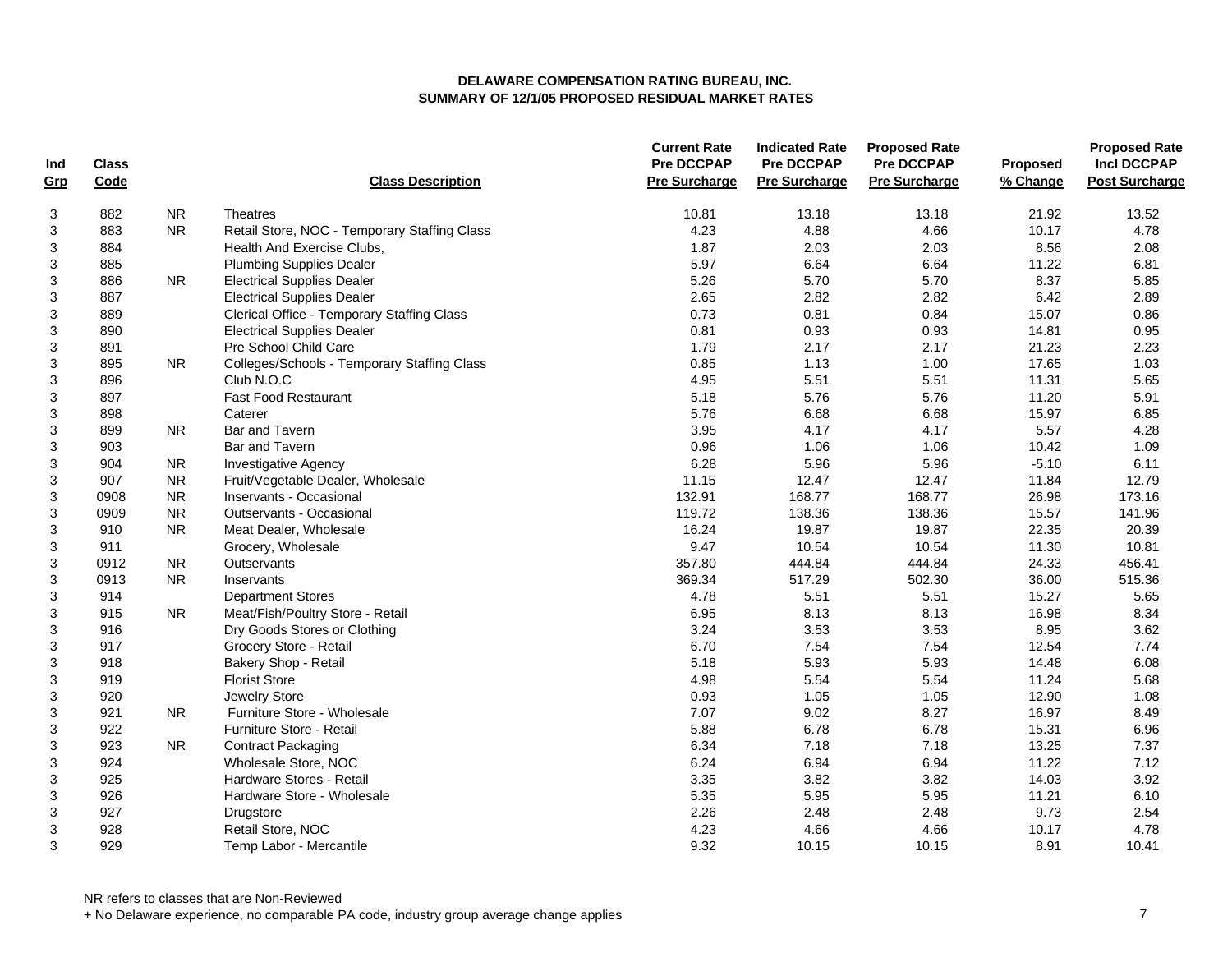| Ind            | <b>Class</b> |           |                                                  | <b>Current Rate</b><br><b>Pre DCCPAP</b> | <b>Indicated Rate</b><br><b>Pre DCCPAP</b> | <b>Proposed Rate</b><br>Pre DCCPAP | Proposed | <b>Proposed Rate</b><br><b>Incl DCCPAP</b> |
|----------------|--------------|-----------|--------------------------------------------------|------------------------------------------|--------------------------------------------|------------------------------------|----------|--------------------------------------------|
| Grp            | Code         |           | <b>Class Description</b>                         | <b>Pre Surcharge</b>                     | <b>Pre Surcharge</b>                       | <b>Pre Surcharge</b>               | % Change | <b>Post Surcharge</b>                      |
| 3              | 932          |           | Copying or Duplicating Service                   | 2.07                                     | 2.30                                       | 2.30                               | 11.11    | 2.36                                       |
| 3              | 933          |           | Vending Machine Installation/Service/Repair      | 6.88                                     | 7.62                                       | 7.62                               | 10.76    | 7.82                                       |
| 3              | 934          |           | Auto Parts/Accessory Store                       | 4.76                                     | 5.36                                       | 5.36                               | 12.61    | 5.50                                       |
| 3              | 935          |           | Lumber/Building Material Dealer- Store Employees | 2.88                                     | 3.62                                       | 3.62                               | 25.69    | 3.71                                       |
| 3              | 936          |           | <b>Broadcasting Station</b>                      | 1.31                                     | 1.42                                       | 1.42                               | 8.40     | 1.46                                       |
| 3              | 937          | <b>NR</b> | Temp Labor - Heavy Labor                         | 29.26                                    | 31.10                                      | 31.10                              | 6.29     | 31.91                                      |
| 3              | 939          | <b>NR</b> | Carnival                                         | 10.02                                    | 11.27                                      | 11.27                              | 12.48    | 11.56                                      |
| 3              | 940          | <b>NR</b> | Residential - Developmentally Disabled           | 10.19                                    | 11.45                                      | 11.45                              | 12.37    | 11.75                                      |
| 3              | 941          |           | Social Rehabilitation Facility                   | 5.03                                     | 5.60                                       | 5.60                               | 11.33    | 5.75                                       |
| 3              | 942          |           | Home Health Care - Professional                  | 5.33                                     | 6.03                                       | 6.03                               | 13.13    | 6.19                                       |
| 3              | 943          |           | Home Health Care - Nonprofessional               | 12.36                                    | 13.75                                      | 13.75                              | 11.25    | 14.11                                      |
| 3              | 944          |           | <b>Country Club</b>                              | 5.63                                     | 6.16                                       | 6.16                               | 9.41     | 6.32                                       |
| 3              | 945          |           | <b>Hotel Restaurant</b>                          | 5.89                                     | 6.66                                       | 6.66                               | 13.07    | 6.83                                       |
| 3              | 946          |           | Temp Labor - Medical Staffing                    | 7.37                                     | 8.36                                       | 8.36                               | 13.43    | 8.58                                       |
| 3              | 947          |           | Temp Labor - Light Service                       | 11.64                                    | 12.79                                      | 12.79                              | 9.88     | 13.12                                      |
| 3              | 948          |           | Mailing/Addressing Co                            | 2.67                                     | 3.21                                       | 3.21                               | 20.22    | 3.29                                       |
| 3              | 949          | NR.       | Temp Labor - Marketing                           | 1.89                                     | 2.01                                       | 2.01                               | 6.35     | 2.06                                       |
| 3              | 951          |           | Salesmen - Outside                               | 1.43                                     | 1.44                                       | 1.44                               | 0.70     | 1.48                                       |
| 3              | 952          |           | Office Machine Installation/Service/Repair       | 1.62                                     | 1.73                                       | 1.73                               | 6.79     | 1.77                                       |
| 3              | 953          |           | <b>Clerical Office</b>                           | 0.73                                     | 0.84                                       | 0.84                               | 15.07    | 0.86                                       |
| 3              | 954          |           | Security/Investigative Agency                    | 6.36                                     | 7.16                                       | 7.16                               | 12.58    | 7.35                                       |
| 3              | 955          |           | Engineer, Consulting                             | 1.53                                     | 1.68                                       | 1.68                               | 9.80     | 1.72                                       |
| 3              | 956          |           | Attorney                                         | 0.38                                     | 0.47                                       | 0.47                               | 23.68    | 0.48                                       |
| 3              | 957          |           | Doctors/Dentists                                 | 0.70                                     | 0.95                                       | 0.95                               | 35.71    | 0.97                                       |
| 3              | 958          |           | <b>Rehabilitation Hospital</b>                   | 2.43                                     | 2.65                                       | 2.65                               | 9.05     | 2.72                                       |
| 3              | 959          |           | Veterinarians                                    | 3.22                                     | 3.63                                       | 3.63                               | 12.73    | 3.72                                       |
| 3              | 960          |           | Nursing Homes - Skilled                          | 8.41                                     | 9.25                                       | 9.25                               | 9.99     | 9.49                                       |
| 3              | 961          |           | Hospital                                         | 2.47                                     | 2.40                                       | 2.40                               | $-2.83$  | 2.46                                       |
| 3              | 962          |           | Accountant/Auditor                               | 0.26                                     | 0.29                                       | 0.29                               | 11.54    | 0.30                                       |
| 3              | 963          |           | Churches                                         | 1.39                                     | 1.43                                       | 1.43                               | 2.88     | 1.47                                       |
| 3              | 964          |           | <b>Sheltered Workshops</b>                       | 4.16                                     | 4.72                                       | 4.72                               | 13.46    | 4.84                                       |
| 3              | 965          |           | Colleges/Schools                                 | 0.85                                     | 1.00                                       | 1.00                               | 17.65    | 1.03                                       |
| $\overline{c}$ | 966          | <b>NR</b> | TV, Audio/Video Equipment Repair                 | 5.90                                     | 6.48                                       | 6.48                               | 9.83     | 6.65                                       |
| 3              | 967          |           | <b>Theatres</b>                                  | 1.63                                     | 1.82                                       | 1.82                               | 11.66    | 1.87                                       |
| 3              | 968          |           | <b>Indoor Amusements</b>                         | 4.43                                     | 4.88                                       | 4.88                               | 10.16    | 5.01                                       |
| 3              | 969          |           | <b>Outdoor Amusements</b>                        | 8.76                                     | 9.93                                       | 9.93                               | 13.36    | 10.19                                      |
| 3              | 970          | NR.       | <b>Athletic Teams</b>                            | 13.38                                    | 16.06                                      | 16.06                              | 20.03    | 16.48                                      |
| 3              | 971          |           | <b>Buildings</b>                                 | 7.67                                     | 8.57                                       | 8.57                               | 11.73    | 8.79                                       |
| 3              | 973          |           | Hotel, All Other Employees                       | 5.40                                     | 5.70                                       | 5.70                               | 5.56     | 5.85                                       |